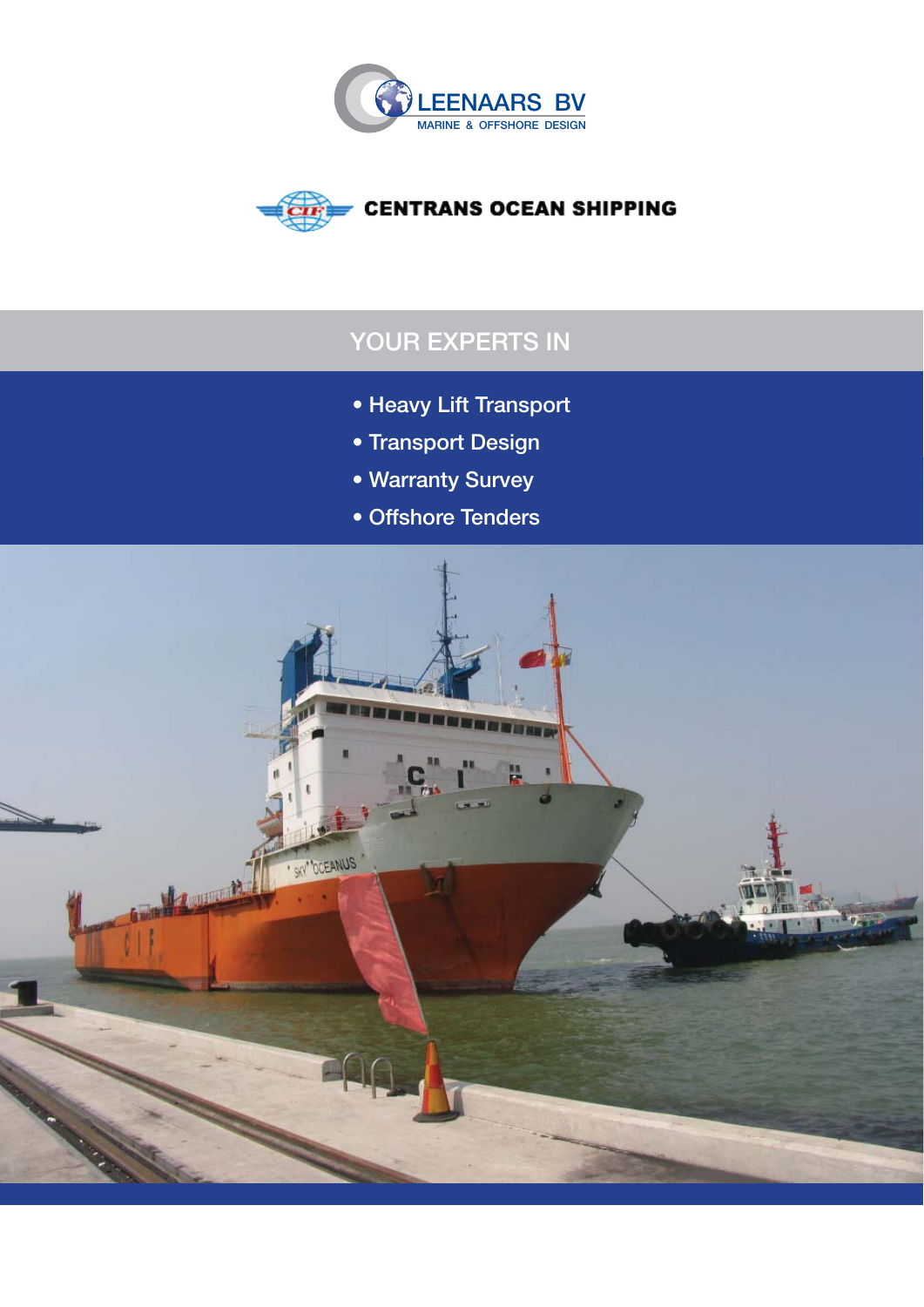## **Operational Experience**



### **Experience in Heavy Lift**

Working with Leenaars means that you have 30 years of heavy lift experience at your service. Our cooperation with Centrans means that we can support you every step of the way. The experienced superintendents of Leenaars will closely manage the execution of your valuable project.



### **Optimal Teamwork with Centrans**

Leenaars has been contracted by Centrans to assist with their heavy lift vessels Sky Tethys and Sky Oceanus. Our familiarity with these vessels result in better transport solutions. Our office in the Netherlands and Centrans' office in China means that you have contact points in both Europe and the Far East to facilitate communication.



### **Customisation**

There are times that existing equipment need to be adapted to meet the needs of a challenging project. Leenaars has the insight and skills to engineer tailor made solutions for their clients, including modifying the dock ships to expand their capabilities.



### **Transport Aids**

Leenaars can provide assistance and advice when standard seafastening solutions cannot be applied. We have experience in the application of various types of transport aids and designing seafasters.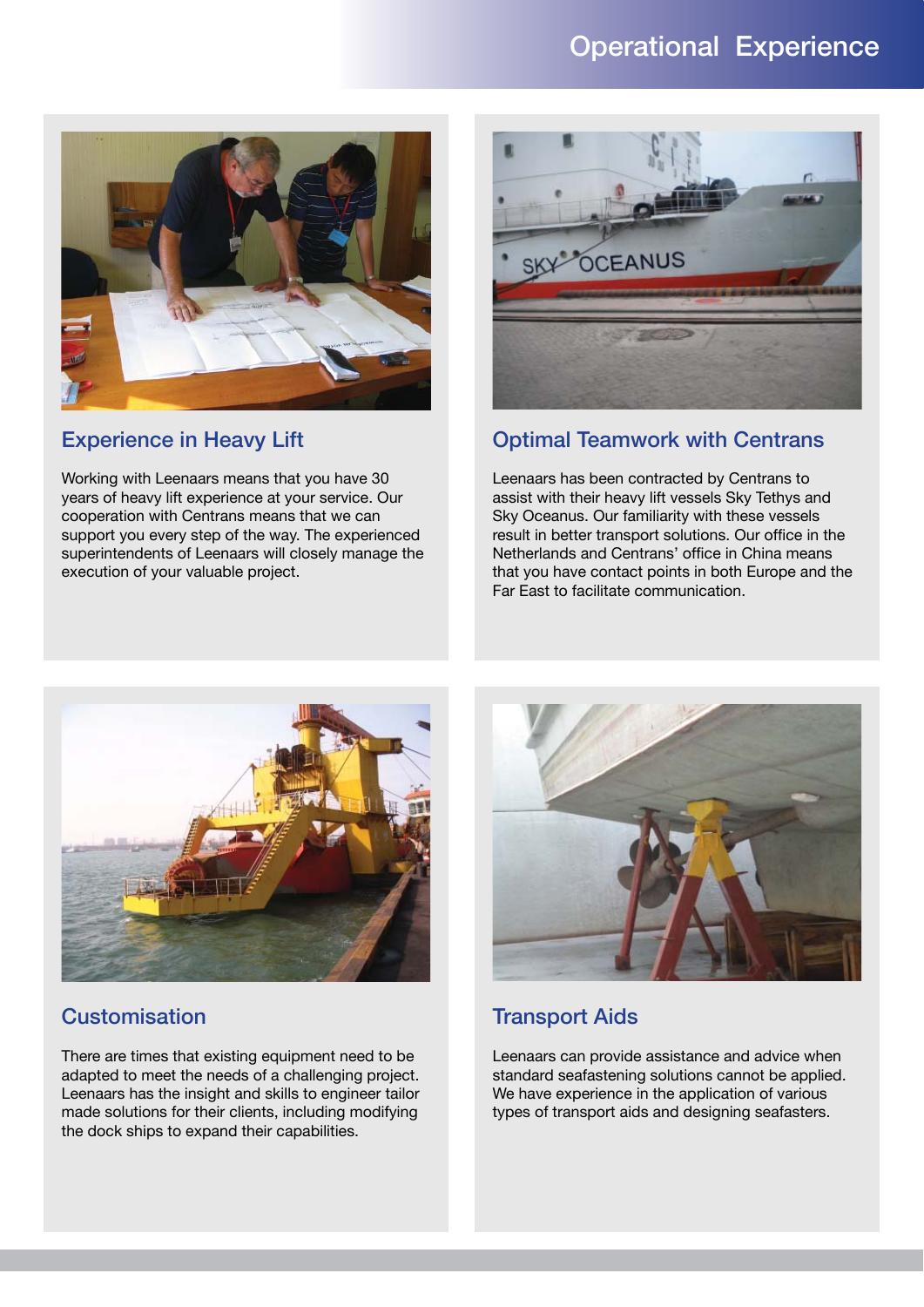## **Management and Engineering**



## **Dedicated Project Managers**

Each campaign is appointed a dedicated project manager responsible for:

- stowage plans
- loading/ discharging plans
- motions (safetrans)
- seafastening plans
- short trip scenarios
- monitoring motions and accelerations during transport



### **Container Cranes**

Leenaars has an unprecedented track record in the engineering of new and second hand relocations.



## **Offshore Installation and Removal**

Leenaars perfoms feed studies, workability analysis and can develop tender documention for your offshore installation/removal projects.



## **Warranty Survey**

Leenaars offers expertise of insurance to underwriters by the evaluation of marine and offshore operations. We can also supply specialists to act and report as expert witnesses.